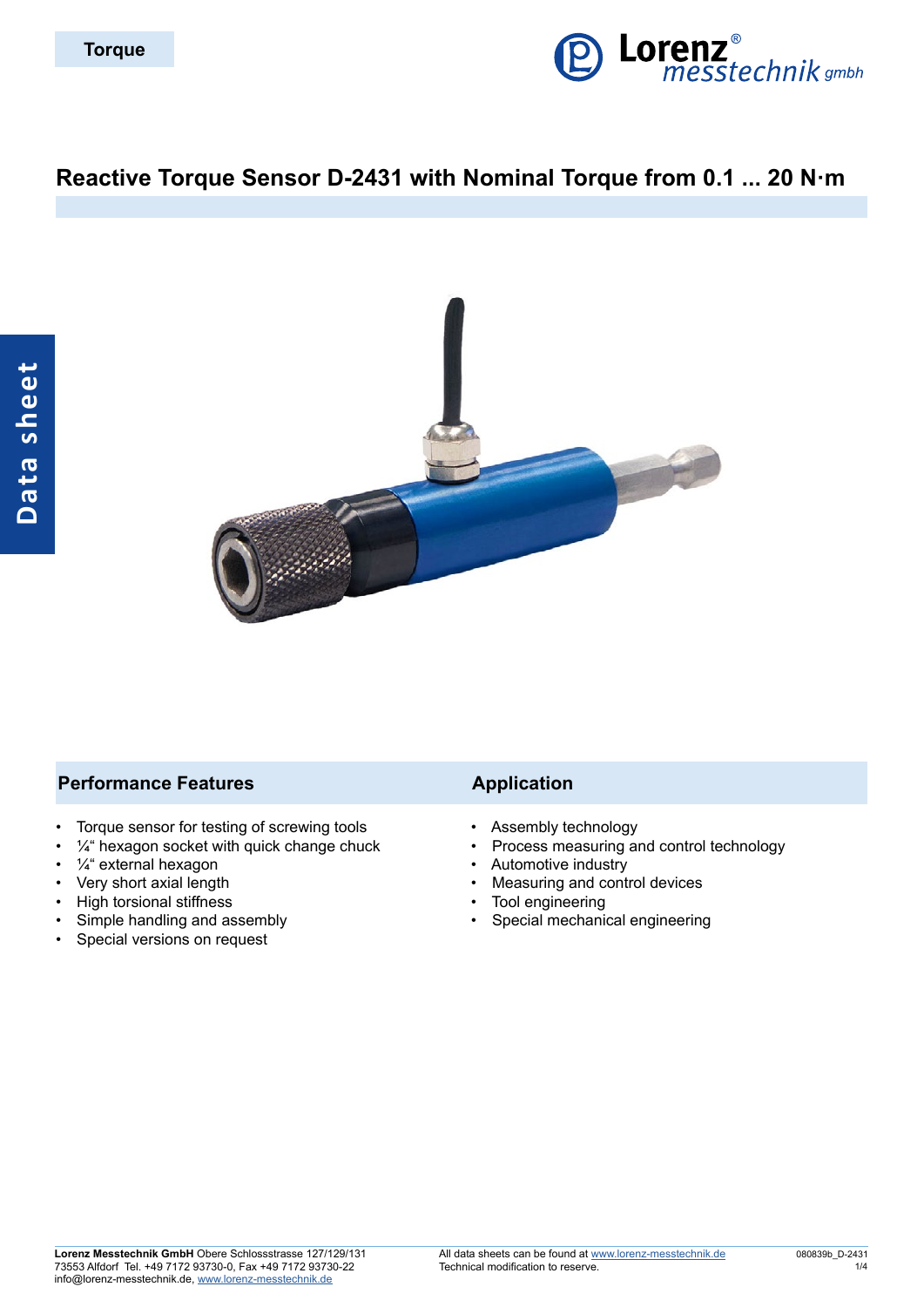### **Dimensions of D-2431 in mm**



| Nominal Torque $[N \cdot m]$ |     |
|------------------------------|-----|
| 0.1/0.2/0.5/1/2/5            |     |
| 10/20                        | 0.2 |

## **Connection Assignment**

| <b>Electrical Connection</b> |        |   |
|------------------------------|--------|---|
| Excitation (-)               | green  |   |
| Excitation $(+)$             | brown  |   |
| Signal $(+)$                 | yellow |   |
| Signal (-)                   | white  |   |
| Control signal (option)      | grey   |   |
| Shield                       | shield | ⊌ |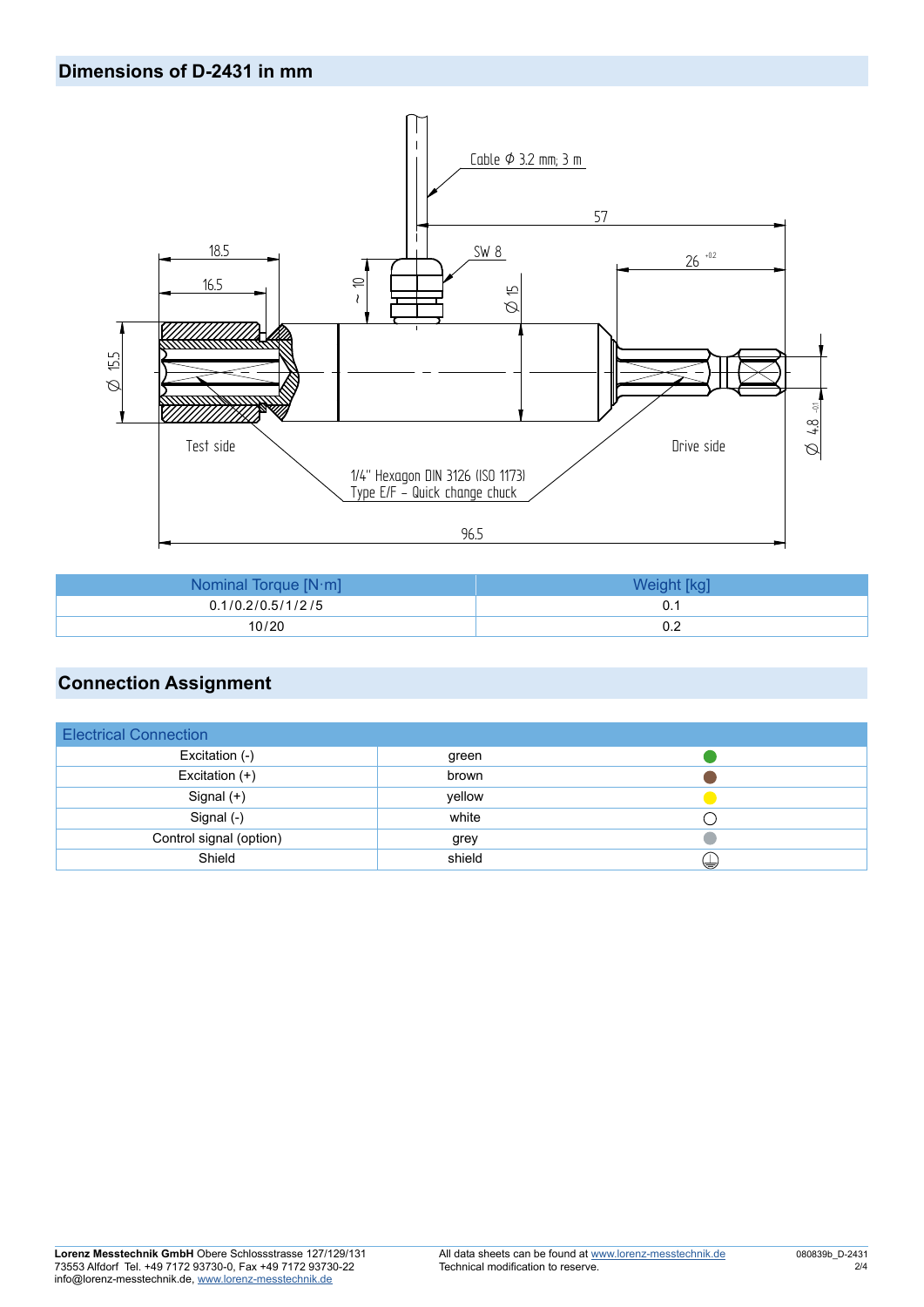# **Technical Data acc. to VDI/VDE/DKD 2639**

| <b>Reactive Torque Sensor D-2431</b>                                  |                          |                       |
|-----------------------------------------------------------------------|--------------------------|-----------------------|
| Nominal torque Mnom                                                   | $N \cdot m$              | 0.120                 |
| Accuracy class                                                        | $% M_{\text{nom}}$       | 0.2                   |
| Relative repeatability error in unchanged mounting position <b>b'</b> | % M <sub>nom</sub>       | ±0.02                 |
| Rated characteristic value C <sub>nom</sub>                           | mV/V                     | 1 [≥10 N·m; 2] ±0.2%  |
| Bridge resistance $R_{Br}$                                            | Ω                        | 1000                  |
| Operating range of excitation voltage                                 | <b>VDC</b>               | 212                   |
| Electrical connection                                                 |                          | 3 m with free strands |
| Reference temperature Tref                                            | $^{\circ}C$              | 23                    |
| Rated temperature range                                               | °C                       | $-545$                |
| Operating temperature range                                           | $^{\circ}C$              | $-1555$               |
| Temperature effect on zero signal TK <sub>0</sub>                     | % $M_{\text{nom}}$ /10 K | ±0.2                  |
| Temperature effect on characteristic value TK <sub>C</sub>            | % $M_{\text{nom}}$ /10 K | ±0.1                  |
| Maximum operating torque M <sub>G</sub> (static)                      | % $M_{\text{nom}}$       | 150                   |
| Torque limit M <sub>max</sub> (static)                                | % $M_{\text{nom}}$       | 200                   |
| Breaking torque $M_B$ (static)                                        | % $M_{\text{nom}}$       | >300                  |
| Permissible oscillation stress when subjected to torque Mdf           | $% M_{\text{nom}}$       | 70 (peak-to-peak)     |
| Level of protection                                                   |                          | <b>IP50</b>           |

| Article-No. | <b>Nominal Torque</b><br>$[N \cdot m]$ | Springrate<br>[N·m/rad] | <b>Mass Moment of Inertia</b><br>[kg $\cdot$ m <sup>2</sup> ] |                  | <b>Axial Force</b> | <b>Lateral Force</b> |
|-------------|----------------------------------------|-------------------------|---------------------------------------------------------------|------------------|--------------------|----------------------|
|             |                                        |                         | <b>Drive Side</b>                                             | <b>Test Side</b> | Limit [N]          | Limit [N]            |
| 114378      | 0.1                                    | $1.8E + 01$             | 6.7E-07                                                       | 5.7E-07          | 43                 | 0.6                  |
| 108230      | 0.2                                    | $1.8E + 01$             | 6.7E-07                                                       | 5.7E-07          | 43                 | 0.6                  |
| 108229      | 0.5                                    | $1.1E + 02$             | 6.7E-07                                                       | 5.7E-07          | 95                 | 1.2                  |
| 108228      |                                        | $1.1E + 02$             | 6.7E-07                                                       | 5.7E-07          | 380                | 3.7                  |
| 106388      | 2                                      | $1.9E + 02$             | 6.8E-07                                                       | 5.7E-07          | 380                | 3.7                  |
| 106389      | 5                                      | $3.7E + 02$             | 6.9E-07                                                       | 5.8E-07          | 700                | 9.5                  |
| 106390      | 10                                     | $3.7E + 02$             | 6.9E-07                                                       | 5.8E-07          | 1150               | 19                   |
| 106391      | 20                                     | $4.8E + 02$             | $7.1E-07$                                                     | $6.0E-07$        | 1150               | 19                   |

## **Options**

| Article-No. Description |                            |                            |
|-------------------------|----------------------------|----------------------------|
| 100218                  | Control signal             | 100 % $M_{\text{nom}}$     |
| 42828                   | Extended temperature range | $\sim$ -30 °C100 °C.       |
| 42829                   | Extended temperature range | <sup>⊥</sup> -30 °C…120 °C |

## **Calibrations**

| Article-No. | <b>Description</b>                                  |            |
|-------------|-----------------------------------------------------|------------|
| 400676      | Linearity diagram in accordance to factory standard | 25 % steps |
| 400664      | Linearity diagram in accordance to factory standard | 10% steps  |
| 400961      | Proprietary calibration acc. to VDI/VDE 2646        | 3 steps    |
| 400700      | Proprietary calibration acc. to VDI/VDE 2646        | 5 steps    |
| 400688      | Proprietary calibration acc. to VDI/VDE 2646        | 8 steps    |
|             | DAkkS-Calibration/Standard on request               |            |